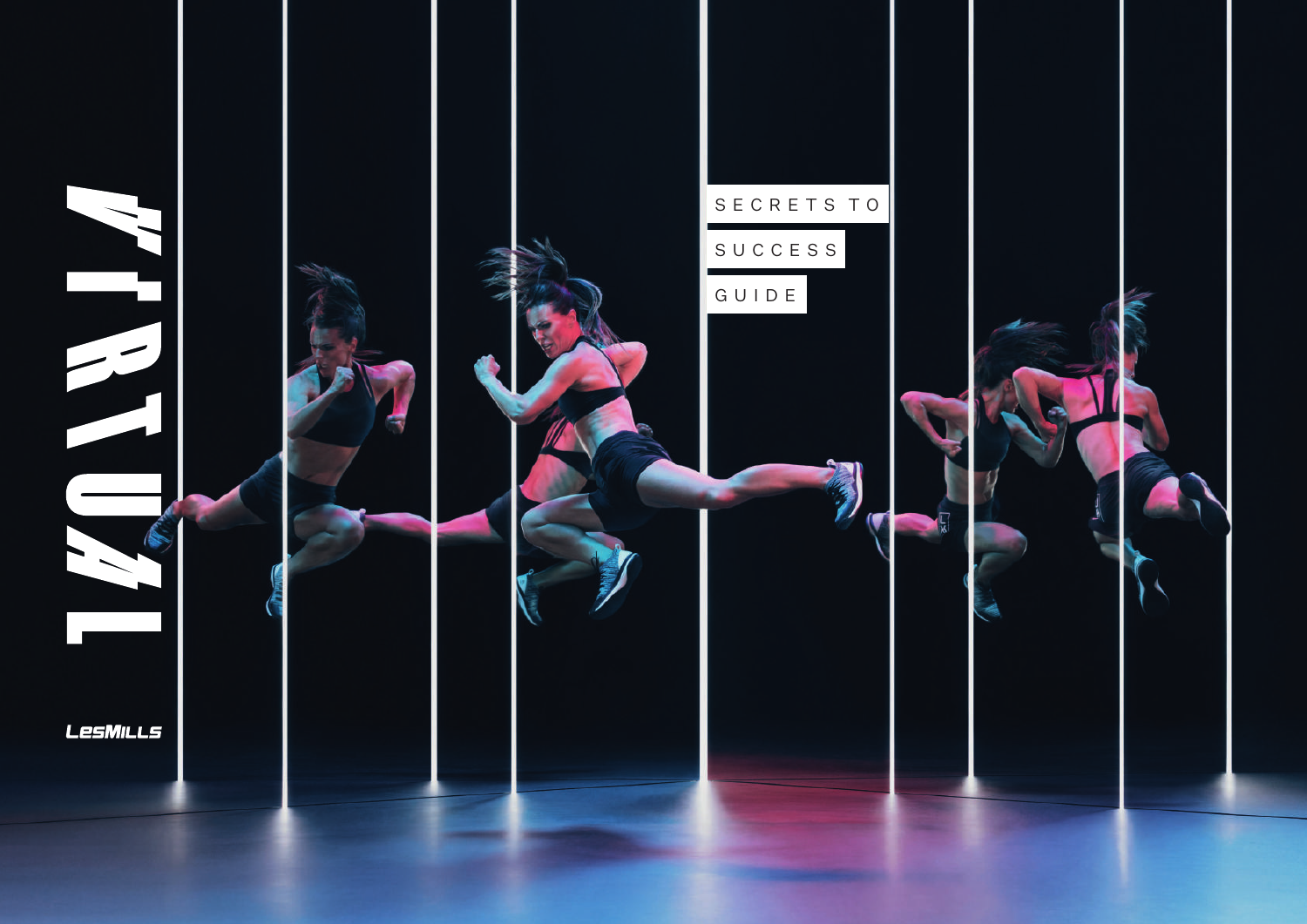# SUCCESS GUIDE

| WHY VIRTUAL FITNESS               | 3              |
|-----------------------------------|----------------|
| ROI EXAMPLES                      | $\overline{4}$ |
| YOUR OPPORTUNITIES FOR GROWTH     | 6              |
| UNLOCK NEW AUDIENCES              | 7              |
| EVIDENCE: LES MILLS NEWMARKET, NZ | 8              |
| EVIDENCE: FITNESS HUT, PORTUGAL   | 9              |
| NEXT GENERATION VIRTUAL FITNESS   | 10             |
| HOW VIRTUAL HAS EVOLVED           | 11             |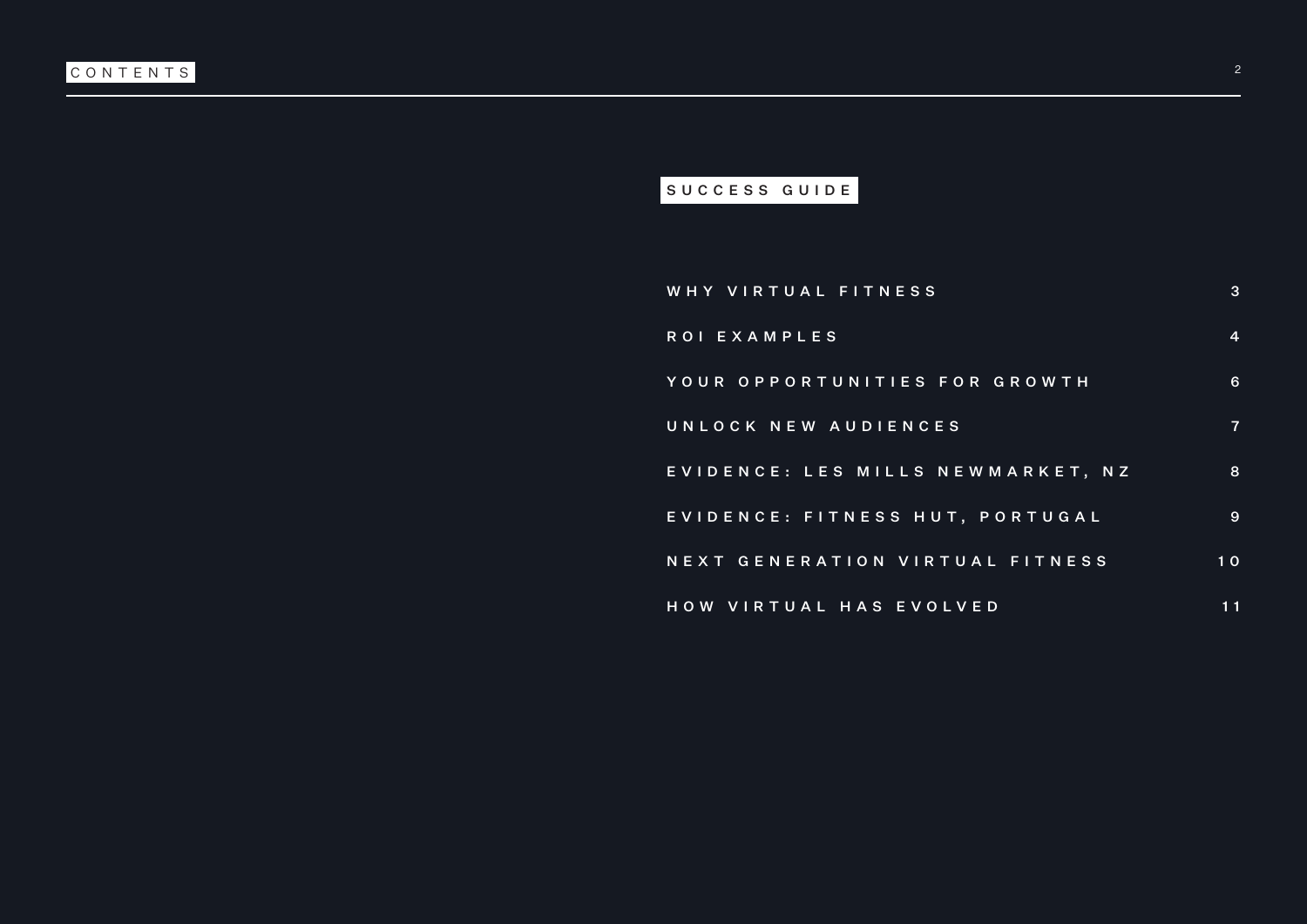## <span id="page-2-0"></span>A F F O R D A B L E F U L L TIMETABLES

60% of members state the number of group exercise classes offered by a gym influences their decision to join. Full timetables equal an attractive proposition to new members, with Virtual Fitness providing the most affordable way to capitalize on this member preference.

#### S C A L A B L E A N D HIGH QUALITY

A high quality, engaging customer experience can be difficult to achieve consistently. Much of it relies on a Rockstar instructor. LES MILLS™ Virtual provides that world class quality in a scalable format. Importantly, you deliver consistency of programming to complement live classes.

### GATEWAY TO LIVE CLASSES

Virtual classes act as a gateway to live classes and actually grow live attendance. Research shows that attendance numbers for live classes increase by 12% on average when clubs also run Virtual workouts. This is because it helps fight 'gymtimidation', supports members trying new programs in a low risk setting and ensures members don't miss a session.

#### MAXIMIZES STUDIO UTILIZATION

Most traditional fitness facilities have studios sitting empty for between 50 – 80% of their opening hours. Virtual classes spread the load across your timetable and put less pressure on your studio during peak periods.

## T A R G E T S N E W DEMOGRAPHICS

75% of gym members who have not tried Virtual Fitness are considering trying it. The platform also allows an excellent opportunity to experiment with new program categories and timeslots to unlock member demand. Learn what programs work when, before committing to investing in live classes.



Virtual Fitness participants say being able to do classes when it suits them is the main draw card.

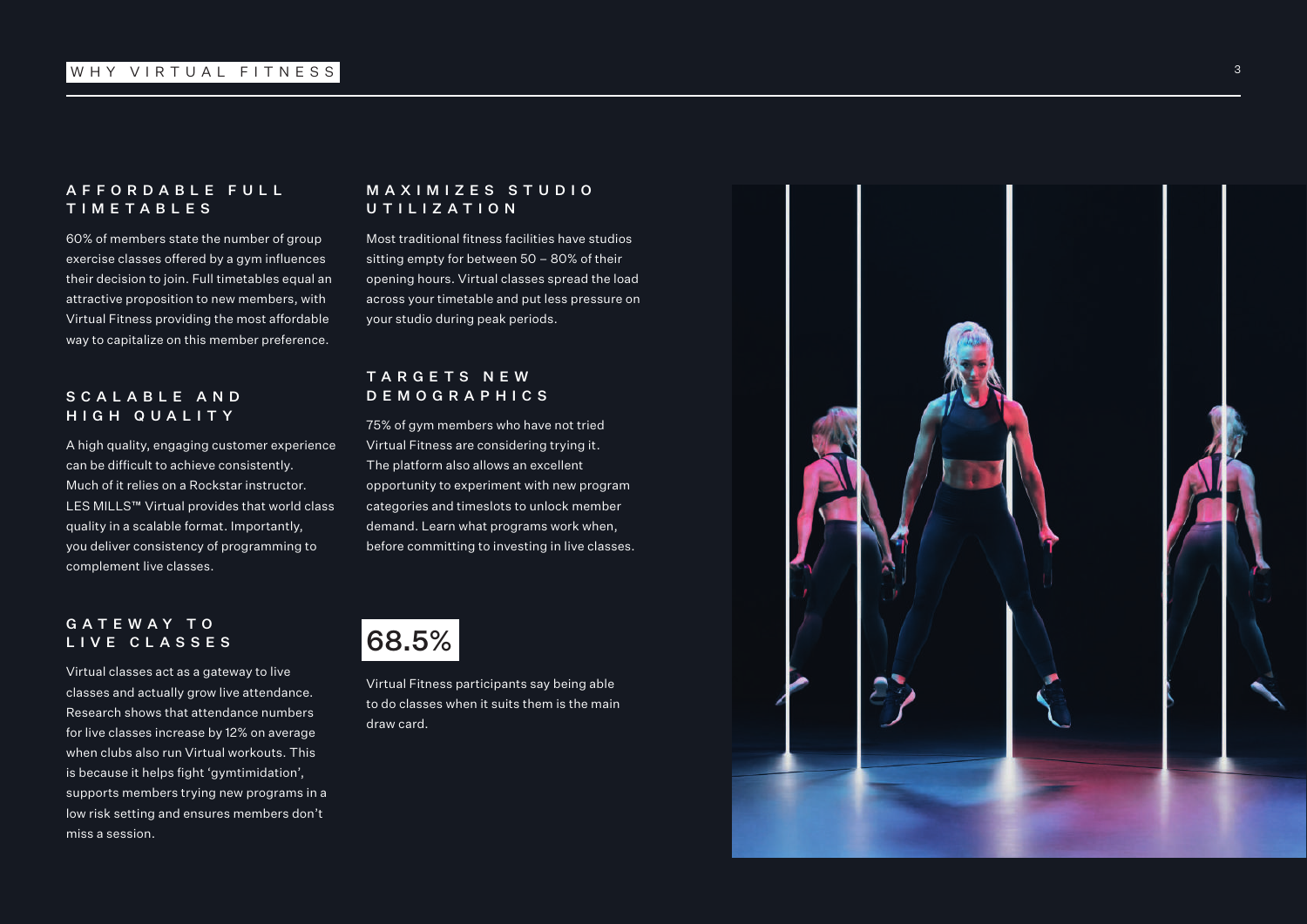# <span id="page-3-0"></span>\$76,611

Annual return from member acquisition & retention from LES MILLS™ Virtual (based on \$50 pcm & 9% increase in retention).

The breakdown

# WHAT ELSE DOES INCREASED GX ATTENDANCE MEAN FOR YOU?

More GX attendances equals higher returns through direct and indirect membership revenue.

- 1. Pay for class models = direct increase in revenue
- 2. Increased member frequency due to more GX<sup>1</sup>
- 3. Attracting new members due to increased timetables<sup>2</sup>
- 4. Retaining more members for longer<sup>3</sup>
- 5. Increased traffic = increased ancillary revenue opportunities

1. GX users attend their gym 3 times on average vs non-GX 1.9 times per week 2. 60% of members state that the number of group exercise classes their gym offers has influenced their decision to join the gym 3. GX users are 26% less likely to cancel their memberships

#### 2 GROUP FITNESS STUDIOS

If your facility has under 2,000 members, with 1 Group Exercise Studio and 1 Cycle Studio, it's likely you're currently running around 60 classes per week and achieving around 1,000 attendances per week from Group Exercise, as the average class size is 16.

# +135

You have the opportunity to add at least 135 Virtual classes to your timetable per week.

# 70%

Of operational hours your studios are typically empty.

# +945

attendances per week from Virtual classes. Average class size = 7

# 55%

of Virtual users are new to Group Exercise.

+173 New members to

Group Exercise per week.

+99

493 new referrals from increased GX members = 99 newly-acquired members @ 20% conversion rate.

# $3x$

95% of LES MILLS™ GX members refer 3 people on average.

Additional Group Exercise

RETENTION ACQUISITION ATTENDANCE OPTIMIZATION

 $\mathbf{z}$  $\frac{1}{2}$ ဖ  $\frac{1}{2}$  $\circ$  $\overline{O}$  $\blacktriangleleft$ 

 $\overline{z}$  $\frac{1}{2}$  $\overline{z}$ ш  $\vdash$ ш  $\propto$ 

ш  $\circ$  $\,$   $\,$  $\overline{A}$  $\mathsf{z}$ ш  $\vdash$  $\vdash$  $\leq$ 

 $\overline{z}$  $T10$  $\prec$  $M IZ$  $\bar{E}$  $\alpha$  $\circ$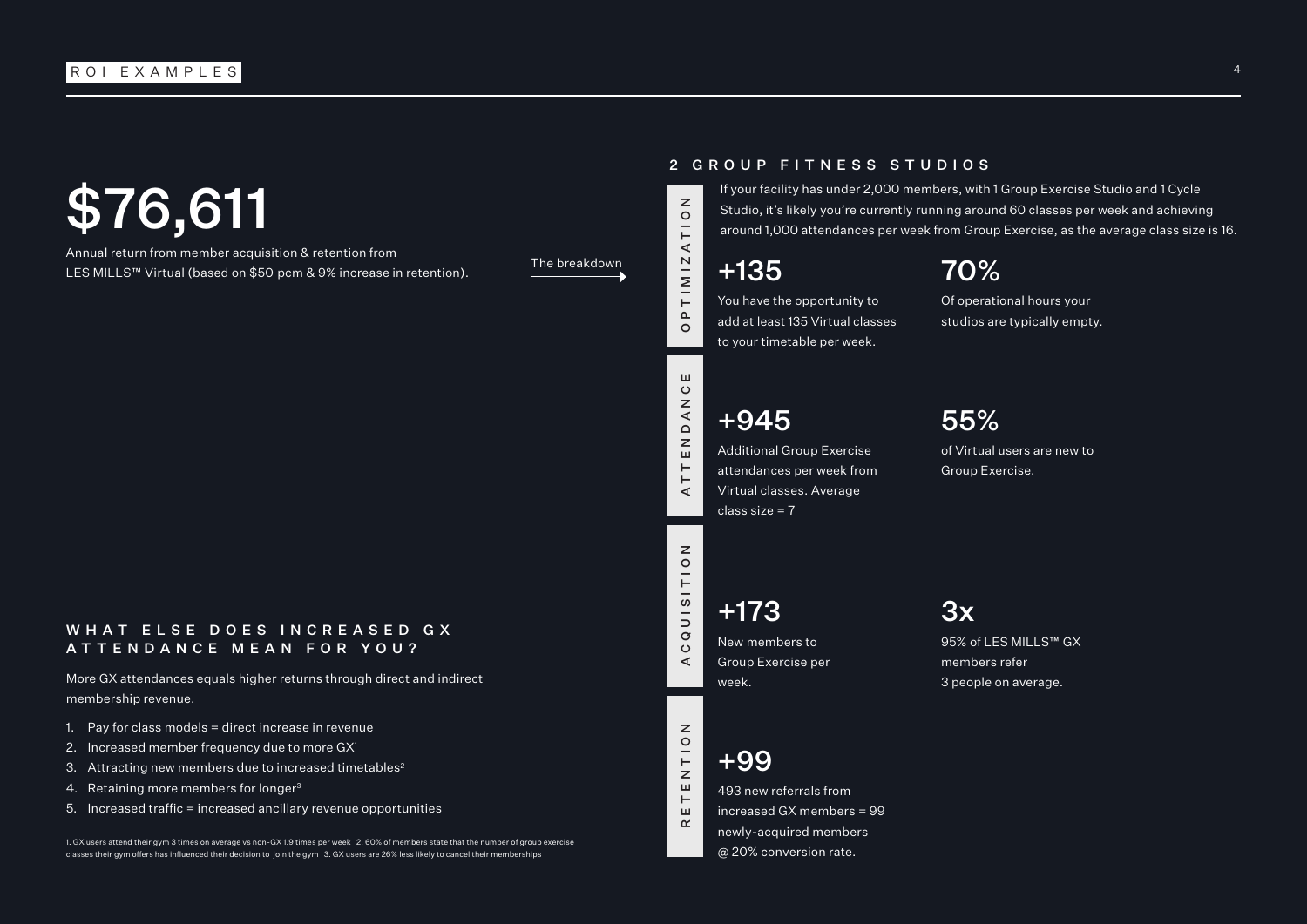# \$94,642

Annual return from member acquisition & retention from LES MILLS™ Virtual (based on \$50 pcm & 9% increase in retention).

The breakdown

#### 3 GROUP FITNESS STUDIOS

If your facility has under 5,000 members, with 2 Group Exercise Studios and 1 Cycle Studio, it's likely you're currently running around 120 classes per week and achieving around 2,400 attendances per week from Group Exercise, as the average class size is 20.

# +210

You have the opportunity to add at least 210 Virtual classes to your timetable per week.

# 60%

Of operational hours your studios are typically empty.

# +1470

RETENTION BUCKONOMITISION ATTENDANCE OPTIMIZATION

 $\mathbf{z}$ 

UISITIO

 $\circ$  $\overline{O}$  $\prec$ 

 $\overline{z}$ NTIOI 풉  $\vdash$ ш  $\simeq$ 

 $\,$   $\,$ ATIO

 $M1Z$ .

 $P$  $\overline{\circ}$ 

 $\mathbf{u}$  $\circ$ DANO  $\mathsf z$ 됴  $\vdash$  $\overline{A}$   $\overline{B}$ 

Additional Group Exercise attendances per week from Virtual classes. Average class  $size = 7$ 

# 55%

of Virtual users are new to Group Exercise

+270 New members to Group Exercise per week

+154

# 768 new referrals from increased GX members = 154 newly-acquired members @ 20% conversion rate.

3x

95% of LES MILLS™ GX members refer 3 people on average.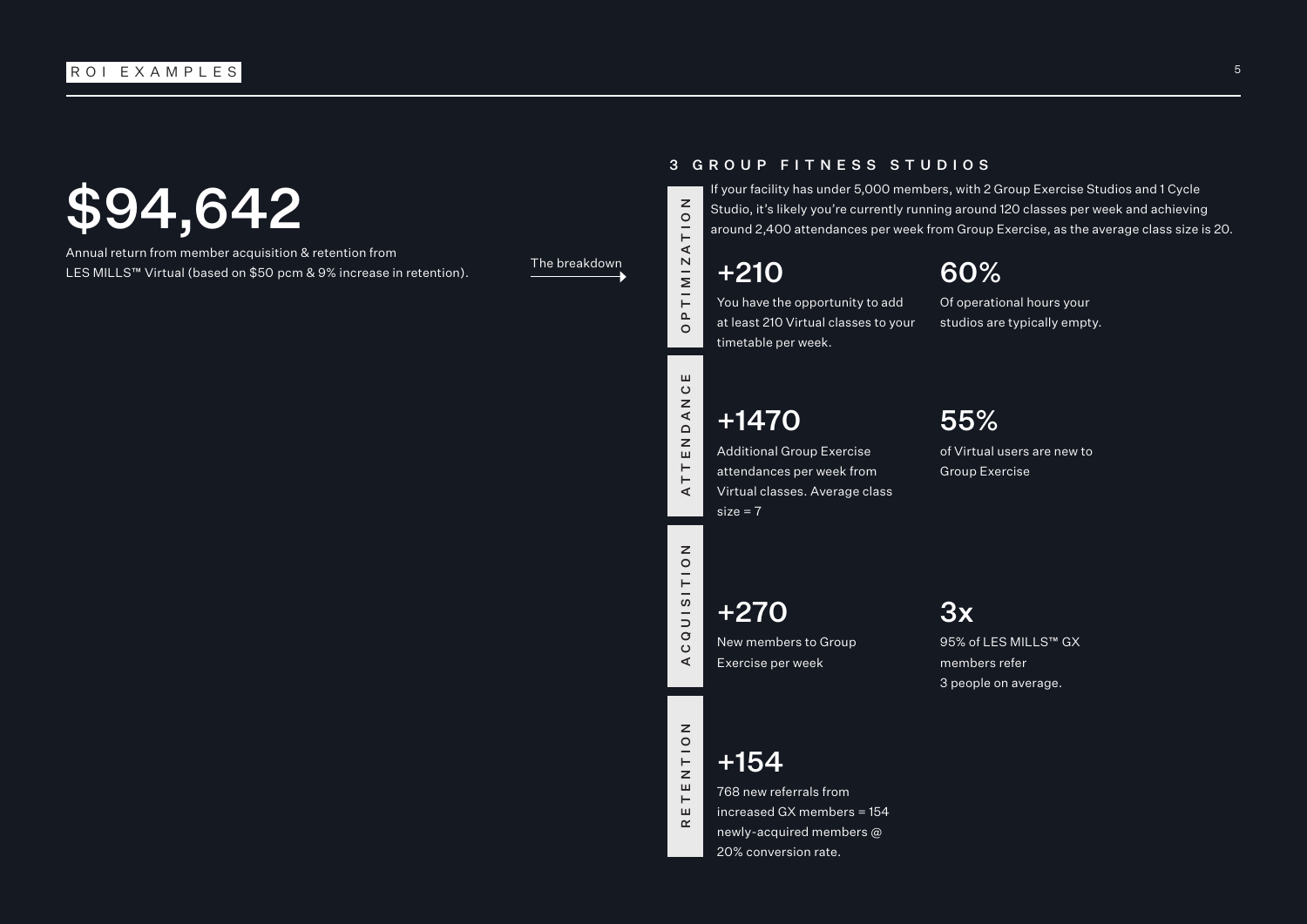| Time  | Monday                                         | Tuesday                                          | Wednesday                                      | Thursday                                                  | Friday                                           | Saturday                                                     | Sunday                                                  |
|-------|------------------------------------------------|--------------------------------------------------|------------------------------------------------|-----------------------------------------------------------|--------------------------------------------------|--------------------------------------------------------------|---------------------------------------------------------|
| 07:00 | <b>LesMILLs</b><br><b>BODYPUMP</b>             | GRIT                                             | <b>CIRCUIT</b>                                 | <b>YOGA</b>                                               | GRIT                                             |                                                              |                                                         |
| 07:30 | LesMills<br><b>BODYBALANCE</b>                 | <b>YOGA</b>                                      | LesMills<br><b>BODYPUMP</b>                    | <b>GRIT</b>                                               | <b>YOGA</b>                                      |                                                              |                                                         |
| 08:30 | LesMiLL <mark>s</mark><br>BODYPUMP<br><b>Q</b> | LesMiLLS<br><b>BODYPUMP</b><br>0                 | <b>CXWORX O</b>                                | <b>LESMILLS</b><br>$\boldsymbol{\Theta}$<br><b>CXWORX</b> | LesMILLs<br>$\bm{\mathsf{O}}$<br><b>BODYPUMP</b> |                                                              |                                                         |
| 09:30 | LESMILLS<br><b>BODYBALANCE</b> <sup>O</sup>    | LESMILLS<br><b>BODYBALANCE</b> <sup>O</sup>      | LESMILLS<br><b>BODYBALANCE</b> <sup>O</sup>    | LesMiLLS<br><b>BODYPUMP</b><br>$\bm{\mathsf{O}}$          | <b>EQUALLS ANCE OF</b>                           | <b>LesMILLS</b><br>$\bm{\mathsf{\Omega}}$<br><b>BODYPUMP</b> | LesMiLL <mark>s</mark><br>BODYPUMP<br>$\bm{\mathsf{O}}$ |
| 10:45 | LesMills<br><b>BODYCOMBAT O</b>                | <b>LesMILLs</b><br><b>BODYCOMBAT O</b>           | LesMills<br><b>BODYCOMBAT O</b>                |                                                           |                                                  | LESMILLS<br><b>BODYBALANCE</b>                               | LesMILL5<br><b>BODYBALANCE</b> <sup>O</sup>             |
| 11:45 | <b>CXWORX O</b>                                | <b>CXWORX O</b>                                  | LesMILLS<br>BODYPUMP<br>$\bm{\mathsf{\Theta}}$ |                                                           |                                                  | LesMiLLS<br><b>BODYPUMP</b><br>$\bm{\mathsf{\odot}}$         | LesMiLLS<br><b>BODYPUMP</b><br>$\bm{\mathsf{O}}$        |
| 12:30 | <b>LESMILLS</b><br><b>BODYPUMP</b>             | <b>YOGA</b>                                      | GRIT                                           | <b>CIRCUIT</b>                                            | <b>GRIT</b>                                      | LesMiLLs<br>$\bm{\mathsf{O}}$<br><b>BODYCOMBAT</b>           | LesMills<br><b>BODYCOMBAT O</b>                         |
| 13:00 | GRIT                                           | LesMills<br><b>CXWORX</b>                        | LesMills<br><b>BODYPUMP</b>                    | <b>YOGA</b>                                               | <b>YOGA</b>                                      | LESMILL5 O                                                   | <b>CXWORX O</b>                                         |
| 14:00 | <b>EQUAL BODYBALANCE<sup>C</sup></b>           | LesMiLLs<br>$\bm{\Theta}$<br>RODYPUMP            | LESMILLS<br><b>BODYBALANCE</b> <sup>O</sup>    |                                                           |                                                  | <b>LesMILLS</b><br>$\bm{\mathsf{\odot}}$<br><b>BODYPUMP</b>  | <b>LesMiLLS</b><br>$\bm{\mathsf{O}}$<br>BODYPUMP        |
| 15:15 | LesMills<br>$\bm{\mathsf{O}}$<br>BODYPUMP      | LesMILL5<br><b>BODYBALANCE</b>                   | LesMiLLs<br>$\bm{\mathsf{O}}$<br>RODYPUMP      |                                                           |                                                  | LESMILLS<br><b>BODYBALANCE</b>                               | LesMILL5<br><b>BODYBALANCE</b> <sup>O</sup>             |
| 16:15 | <b>CXWORX O</b>                                | LesMILLS<br><b>BODYPUMP</b><br>$\bm{\mathsf{O}}$ | <b>CXWORX O</b>                                |                                                           |                                                  | LesMiLLS<br><b>BODYPUMP</b><br>$\bm{\mathsf{O}}$             | LesMILLS<br><b>BODYPUMP</b><br>$\bm{\mathsf{O}}$        |
| 17:30 | LesMills<br><b>BODYPUMP</b>                    | <b>LesMILLS</b><br><b>BODYCOMBAT O</b>           | GRIT                                           | LesMills<br><b>CXWORX</b>                                 | <b>LesMILLs</b><br><b>BODYPUMP</b>               | LesMills<br>$\bm{\mathsf{O}}$<br><b>BODYCOMBAT</b>           | LesMILLS<br><b>BODYCOMBAT O</b>                         |
| 18:15 | GRIT                                           |                                                  | <b>LesMILLs</b><br>BODYBALANCE                 | LesMills<br><b>BODYBALANCE</b>                            | LesMills<br><b>BODYATTACK</b>                    | <b>LESMILLS</b>                                              | <b>CXWORX O</b>                                         |
| 19:30 | <b>LesMILLs</b><br>BODYBALANCE                 |                                                  | LesMills<br><b>BODYATTACK</b>                  | <b>GRIT</b>                                               | <b>YOGA</b>                                      |                                                              |                                                         |
| 20:15 | <b>CIRCUIT</b>                                 | LESMILLS<br><b>BODYBALANCE</b>                   | <b>CIRCUIT</b>                                 | LesMiLLs<br>$\bm{\mathsf{O}}$<br><b>BODYCOMBAT</b>        | <b>CXWORX O</b>                                  |                                                              |                                                         |

<span id="page-5-0"></span>Here is a real life example of a GX studio timetable before and after Virtual Fitness was introduced. The addition of just four LES MILLS<sup>™</sup> Virtual programs grew the timetable by 49 classes. The additional classes increased the single studio utilization rate from 38% to 89%.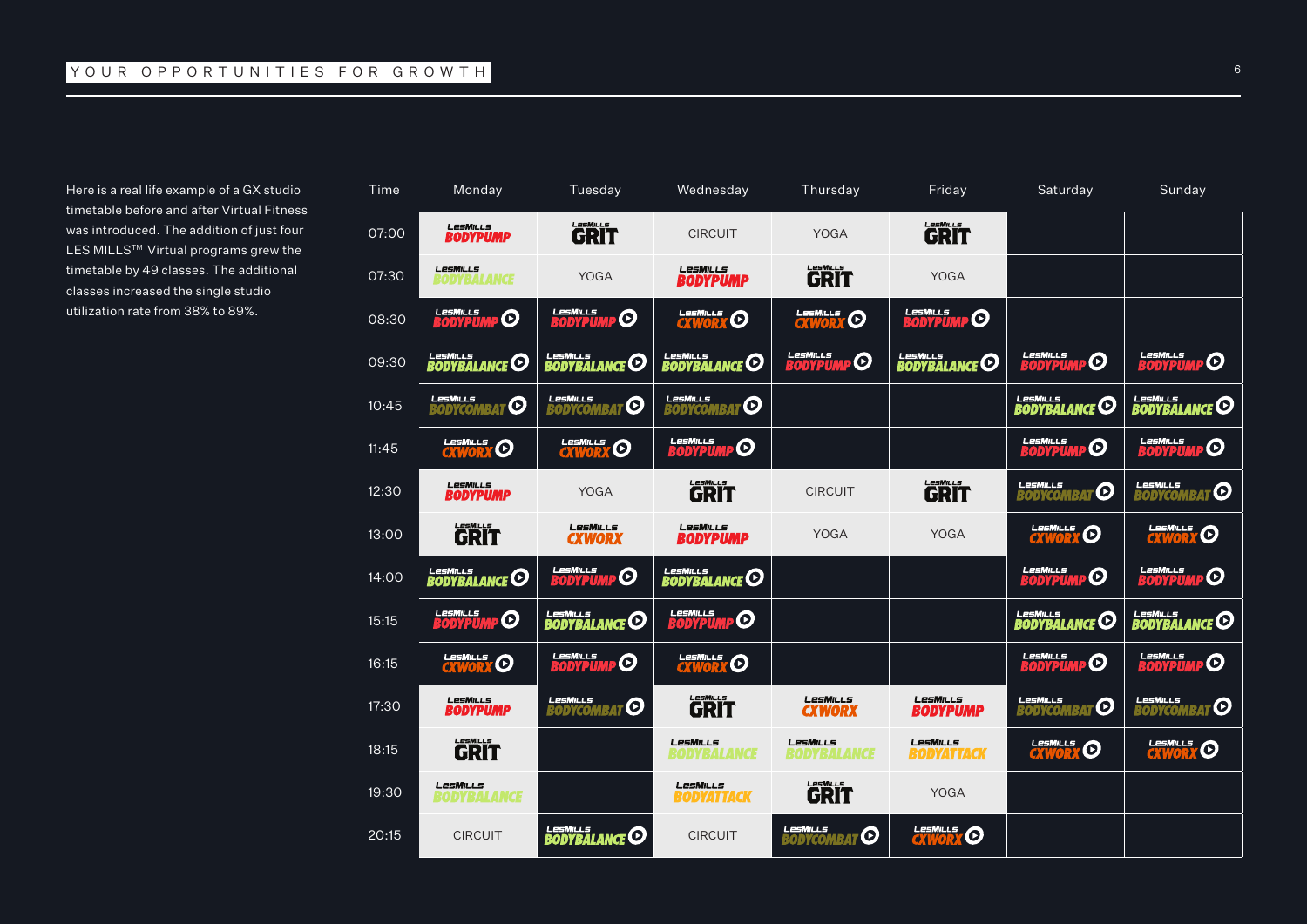<span id="page-6-0"></span>LES MILLS™ Virtual enables you to trial multiple fitness categories to determine popularity before committing to the investment of a live class.

With demographics shifting and member preferences evolving, it can often be a costly exercise to trial a new style of program in a slot for long enough to determine if it was actually producing results.

With programs covering multiple categories such as Dance, Mind Body, Strength, HIIT, Cardio, Cycle, Barre and IMMERSIVE FITNESS™, Virtual classes provide the perfect vehicle for you to segment your timetable and be agile enough to double down on what works and pivot when it doesn't.

# 40%

of members state the Virtual classes offered by their gym has influenced their decision to join it.



find having high quality Virtual classes available in their gym a reason to continue their membership.

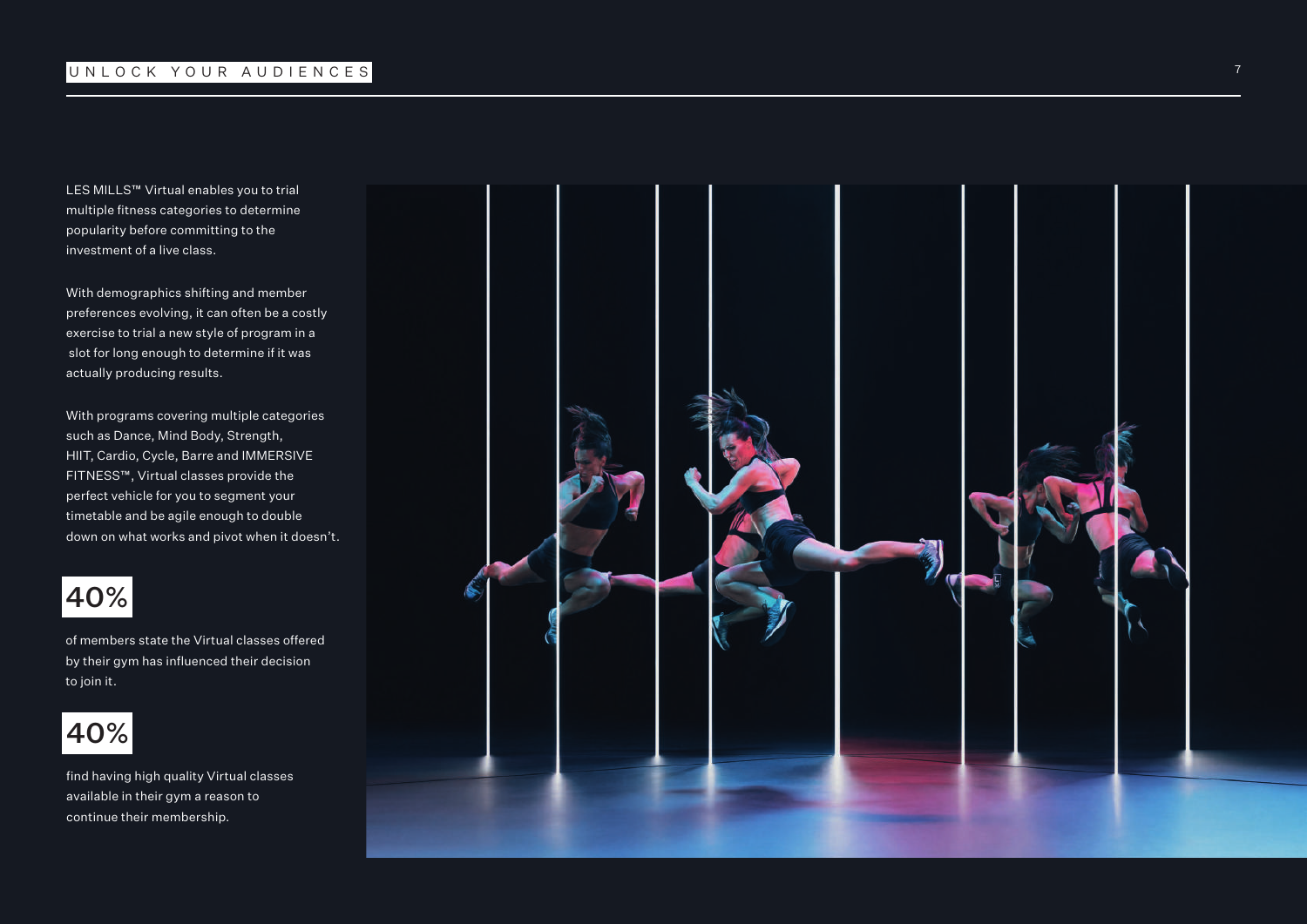<span id="page-7-0"></span>Les Mills Gym in Newmarket, Auckland has 70% of its space allocated to group fitness, with two studios and a dedicated cycle studio. It's a change from the usual industry model, where the gym floor is prioritised over group fitness. Virtual classes are key to making the model viable, as the Virtual offering allows classes to be scheduled throughout the day without creating a huge wage bill.

Most club timetables are designed around catering for the peaks in usage, but Les Mills Newmarket successfully manages capacity by pulling people away from the peak times and creating an even spread throughout the day. Although live instructors are retained for the peak classes, Virtual classes mean the group fitness timetable can start at 5.30am and run until 10pm without increasing overheads.

Virtual has empowered the club to sell memberships to a previously unreachable audience whose personal timetables didn't fit with the club's class timetable. This also aids member retention – at Les Mills Newmarket, it currently sits at an impressive 66%.

Les Mills Newmarket in Auckland, New Zealand has had significant success running a LES MILLS™ Virtual studio since 2015. The 18,000 sq ft club has 4,900 members paying on average \$50 p/m. Virtual has allowed the club to double the number of classes it offers, translating to a 30% increase in member attendance. The below table demonstrates typical monthly figures, from November 2017.



Virtual classes have increased timetabled class offering over only live class equivalents by 56%



Virtual classes have increased total average program attendance by 36%

| CLUB                       | <b>PROGRAM</b>             | ATTENDANCE AVERAGE | <b>ATTENDANCE</b> | # CLASSES |                                          |                | ATT. | <b>AV</b> | <b>CLASSES</b> |
|----------------------------|----------------------------|--------------------|-------------------|-----------|------------------------------------------|----------------|------|-----------|----------------|
| LES MILLS NEWMARKET        | <b>BODYATTACK™</b>         | 864                | 35                | 25        | LES MILLS VIRTUAL BODYBALANCE"           |                | 533  | 13        | 40             |
| <b>LES MILLS NEWMARKET</b> | BODYBALANCE"               | 910                | 34                | 27        | LES MILLS VIRTUAL BODYCOMBAT"            |                | 516  | 13        | 41             |
| LES MILLS NEWMARKET        | <b>BODYCOMBAT™</b>         | 242                | 27                | 9         | LES MILLS VIRTUAL BODYPUMP"              |                | 1646 | 22        | 74             |
| <b>LES MILLS NEWMARKET</b> | BODYPUMP <sup>"</sup>      | 4447               | 52                | 86        | LES MILLS VIRTUAL CXWORX <sup>"</sup>    |                | 764  | 13        | 57             |
| <b>LES MILLS NEWMARKET</b> | <b>BODYSTEP</b> " ATHLETIC | 375                | 29                | 13        | LES MILLS VIRTUAL GRIT CARDIO            |                | 117  | 8         | 14             |
| <b>LES MILLS NEWMARKET</b> | BODYVIVE 3.1"              | 212                | 16                | 13        | LES MILLS VIRTUAL GRIT PLYO              |                | 126  | 11        | 11             |
| LES MILLS NEWMARKET        | CXWORX™                    | 3774               | 41                | 91        | LES MILLS VIRTUAL GRIT STRENGTH          |                | 312  | 12        | 25             |
| LES MILLS NEWMARKET        | LES MILLS GRIT" CARDIO     | 1932               | 32                | 60        | LES MILLS VIRTUAL RPM <sup>**</sup>      |                | 1787 | 8         | 218            |
| <b>LES MILLS NEWMARKET</b> | LES MILLS GRIT" PLYO       | 132                | 26                | 5         | LES MILLS VIRTUAL SH'BAM"                |                | 28   | 7         | 4              |
| LES MILLS NEWMARKET        | LES MILLS GRIT" STRENGTH   | 2976               | 34                | 88        |                                          |                | 5829 | 107       | 484            |
| <b>LES MILLS NEWMARKET</b> | <b>RPM™</b>                | 1040               | 30                | 35        |                                          |                |      |           |                |
| <b>LES MILLS NEWMARKET</b> | SH'BAM"                    | 69                 | 17                | 4         |                                          |                |      |           |                |
| <b>LES MILLS NEWMARKET</b> | <b>SPRINT</b>              | 2076               | 31                | 67        |                                          |                |      |           |                |
| LES MILLS NEWMARKET        | <b>SENIORS</b>             | 45                 | 11                | 4         | <b>TOTAL VISITS</b>                      |                |      |           | 38470          |
| LES MILLS NEWMARKET        | THE TRIP                   | 962                | 33                | 29        | <b>ALL GROUP FIT</b>                     |                |      | 68.90%    |                |
| <b>LES MILLS NEWMARKET</b> | <b>YOGA</b>                | 627                | 24                | 26        | % OF TOTAL<br>LIVE CLASSES<br>ATTENDANCE |                |      |           | 53%            |
|                            |                            | 20683              | 472               | 582       |                                          | <b>VIRTUAL</b> |      |           | 15%            |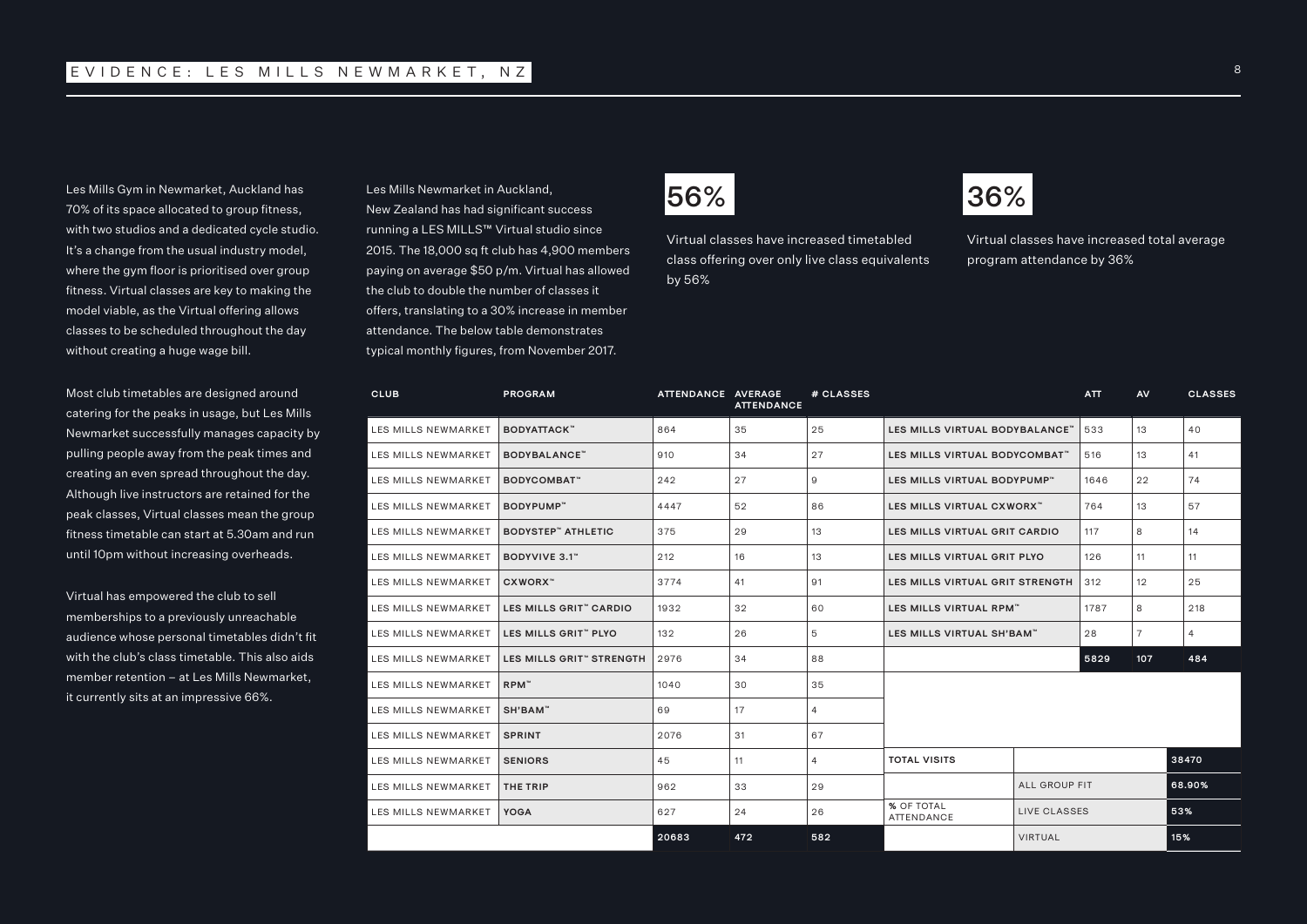<span id="page-8-0"></span>Since launching in 2011, Fitness Hut has taken Portugal by storm with its low-cost premium model which places a strong emphasis on innovation and group fitness. But with workouts regularly at capacity, CEO Nick Coutts wanted to ensure members wouldn't be disappointed at missing out on their favourite class.

#### MAXIMIZE YOUR RETURNS

Content is king. Consistency of experience for members will keep them engaged in Virtual classes.



Virtual classes have doubled class offering



Of club attendance is driven by group exercise

" WE CONSIDER 30 PEOPLE TO BE A SUCCESSFUL LIVE CLASS, WHEREAS I'D COUNT 4 OR 5 AS A SUCCESSFUL VIRTUAL CLASS BECAUSE THAT'S 5 PEOPLE USING A SPACE WHICH OTHERWISE WOULD BE EMPTY.

" WE ONLY HAD BODYPUMP<sup>TM</sup> INITIALLY AS WE THOUGHT THAT THE OTHER GENERIC OFF-THE-SHELF VIRTUAL O P T I O N S W E R E E N O U G H T O S U P P L E M E N T THIS. BUT THEY WEREN'T REALLY MOVING THE NEEDLE, SO WE DECIDED TO ADD RPM<sup>™</sup> AND IMMEDIATELY UPTAKE SHOT THROUGH THE ROOF. WE STARTED ADDING MORE AND HAVE NEVER REALLY LOOKED BACK. WE NOW OFFER A BROAD RANGE OF LES MILLS<sup>TM</sup> VIRTUAL CONTENT - BODYPUMP, RPM, CXWORX<sup>TM</sup>, BODYCOMBAT<sup>TM</sup> AND SH'BAM<sup>TM</sup>."

Nick Coutts, CEO Fitness Hut.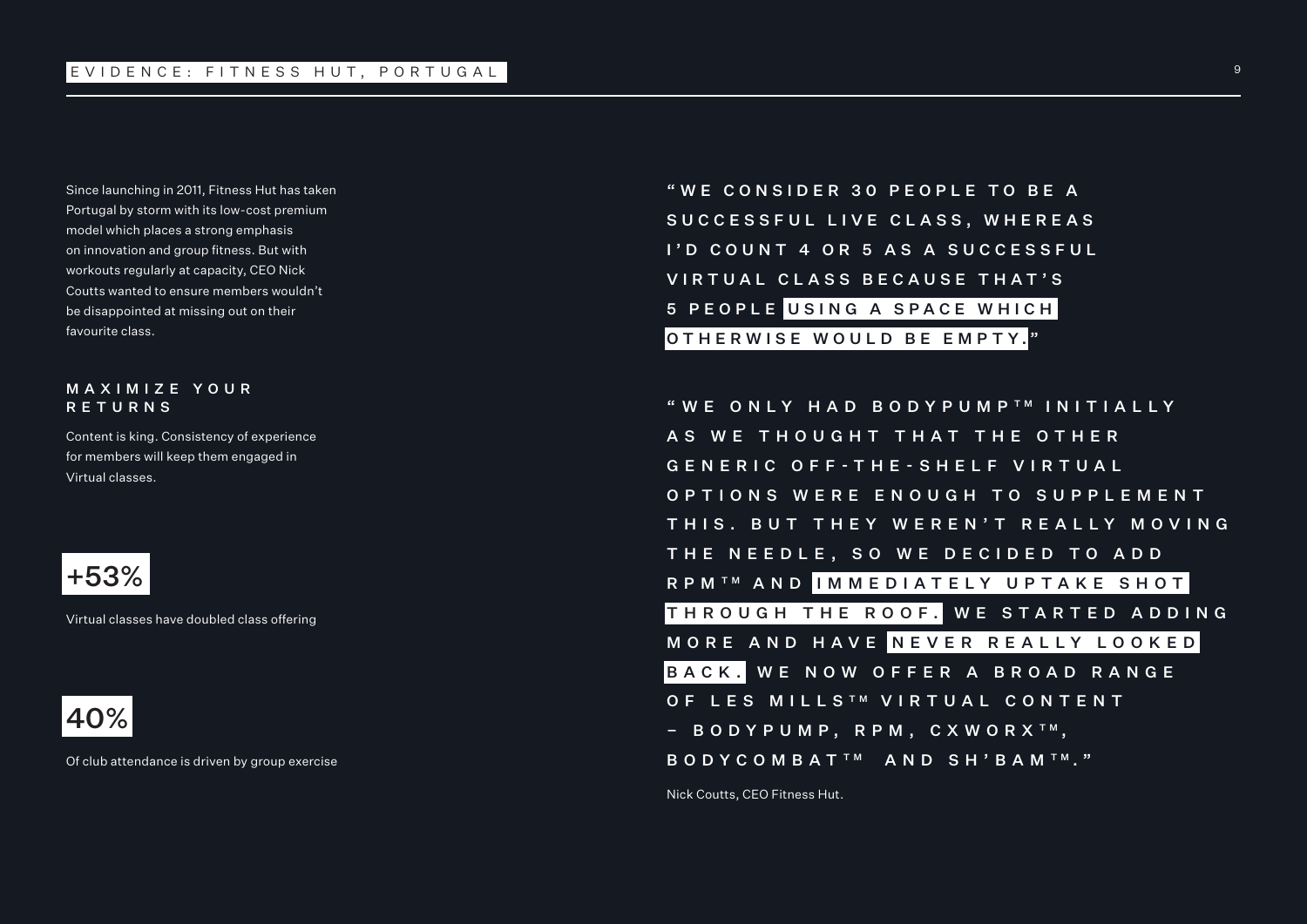#### <span id="page-9-0"></span>VIRTUAL FITNESS ISN'T A NEW THING.

Pre-recorded fitness classes have been around for years and their win-win benefits — profitability for clubs; convenience for members — are well known by some. Clubs can get people into fitness studios more of the time and especially at those times when you would not normally run live classes. Members can work out when they want to. Virtual adds value and certainty to a membership. No frustration and no time wasted. Validation of Virtual comes from those at the top of the fitness industry. Victor Brick, Chairman of Brick Bodies, describes it as the "next big movement."

"Things are moving more and more to convenience. People want to work out on their time, not on your time, and Virtual allows health clubs and fitness providers to offer that convenience without breaking the bank." Mark Harrington, President of Health Works Fitness, says that "even in a program where we might have 150 classes a week, the studio is empty for several hundred hours a week. Virtual gives people a chance to come in any time they want and know there is going to be a class."

Virtual group exercise has grown exponentially. More than 12,000 clubs around the world now offer some sort of Virtual offering. But for many clubs it's an offering, not a solution. It's Virtual Fitness in nascent form, with many clubs struggling with technological aspects — projectors, screens, set-up and scheduling.

## THE ENTERTAINMENT E C O N O M Y M E E T S E X P E R I E N T I A L FITNESS

The history of the fitness industry is a story of innovation: emerging tech, research, music and fashion, all influencing and changing the ways we've made fitness a part of our lives.

Examples, please? Jack LaLanne on TV in the '50s, enticing and cajoling viewers off the couch and into exercise. Judi Sheppard Missett in the '70s, Jazzercising crowds into leotards and legwarmers, the dawn of fun, choreographed workouts set to music. Jane Fonda, the '80s, the perfect body (and hair), an icon for the aerobics phenomenon, her cult of celebrity a precursor of things to come in all sorts of industries.

AS VIRTUAL BECOMES MORE PREVALENT IN THE FITNESS INDUSTRY, CONTINUED SUCCESS FOR CLUBS WILL LIE IN PROVIDING THE HIGHEST QUALITY VIRTUAL FITNESS OPTIONS.

# M E M B E R S' N E E D S A R E CON T IN UALLY CHANGING. THEIR EXPECTATIONS ARE INCREASING AS QUICKLY AS TECHNOLOGY EVOLVES.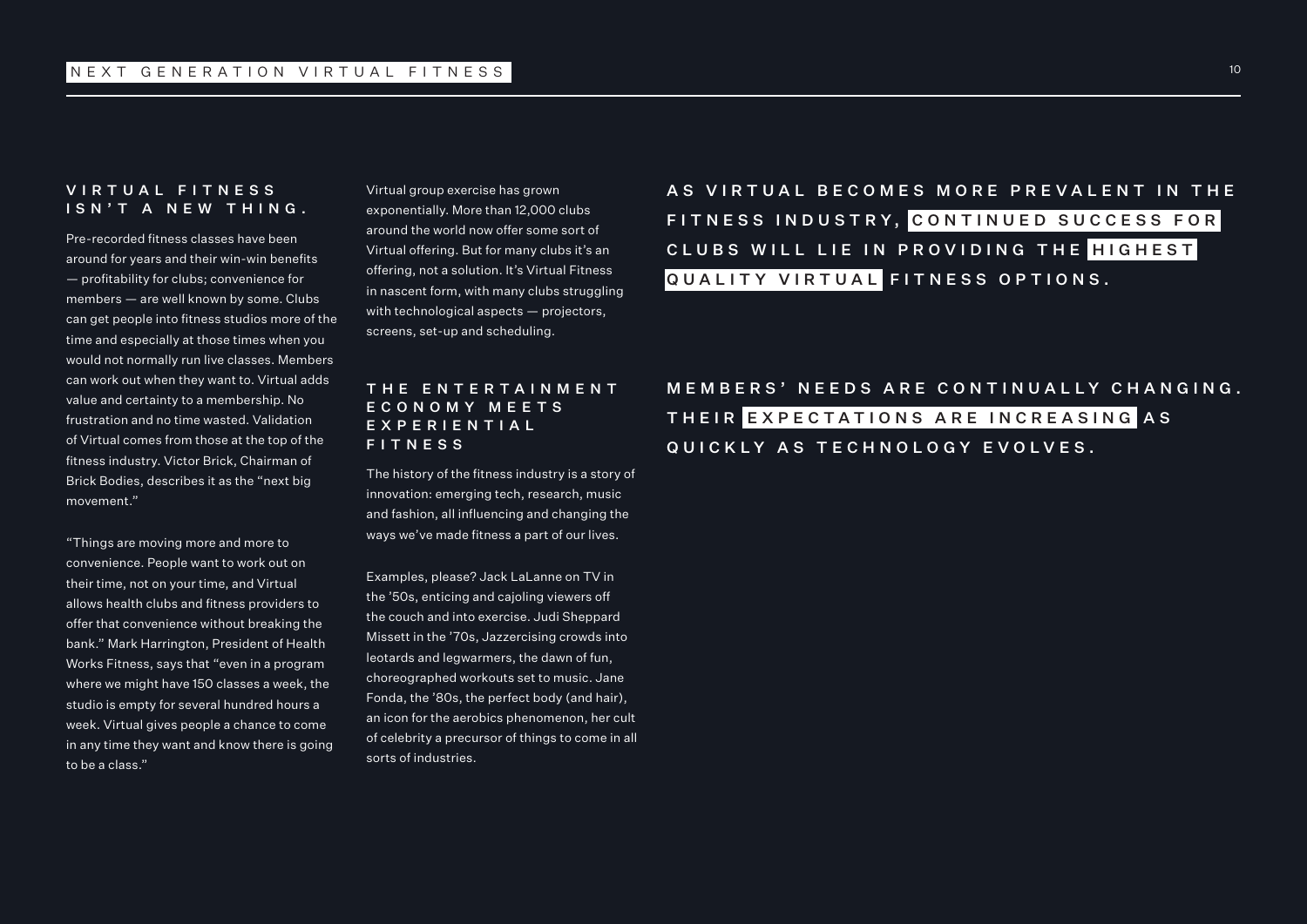<span id="page-10-0"></span>The days of faded old projectors and sterile monologues are gone. The next generation of Virtual is upon us and cinematic-quality is the new normal. Like movie-goers, gym members will no longer accept 1-star stinkers, they want 5-star Virtual experiences in a topquality studio.

LES MILLS™ Virtual classes are exciting, blockbuster-quality versions of live classes. They enable you to deliver the industry's most popular workouts led by the world's best instructors. The price of new technology audio-visual has plummeted and we can guide you to the best buys.

#### B E T T E R S C R E E N S FOR LOWER COST

Technology has improved and cost has reduced. Gone are the days of blacking out the floors and walls and significant installation time and cost. LED video walls are now an attractive investment option. Transition your empty studio walls into one of your biggest revenue contributors through Virtual Fitness.

#### C U T T I N G - E D G E CINEMATIC CONTENT

Content is king. Cinematic quality is now accessible through LES MILLS Virtual. Every quarter, new releases are available for you to schedule, delivered by the world's leading instructors. We have expanded our Virtual program offering to cover all major categories, including cutting edge IMMERSIVE FITNESS™ experience THE TRIP™, BARRE™ and SPRINT™.

### EASY OFF THE SHELF PLAYER SOLUTION

Hated the idea of ongoing maintenance for a black box player solution? Now there is a free of charge iPad application that allows you to play and schedule your LES MILLS Virtual programs without any ongoing technology fees.

#### I M P L E M E N T A T I O N SUPPORT

A full suite of support documents are available to ensure that launching your LES MILLS Virtual solution is simple, easy and effective.

With LES MILLS Virtual– you get access to:

- A comprehensive introductory guide with full support documentation
- A success guide outlining targets and goals bespoke to your club, team training and scheduling assistance
- Technical onboarding and access to our commission-free AV advice and installation partners
- A complete 6-week launch guide with all marketing collateral, and access to fresh assets quarterly to keep members engaged with Virtual in your club